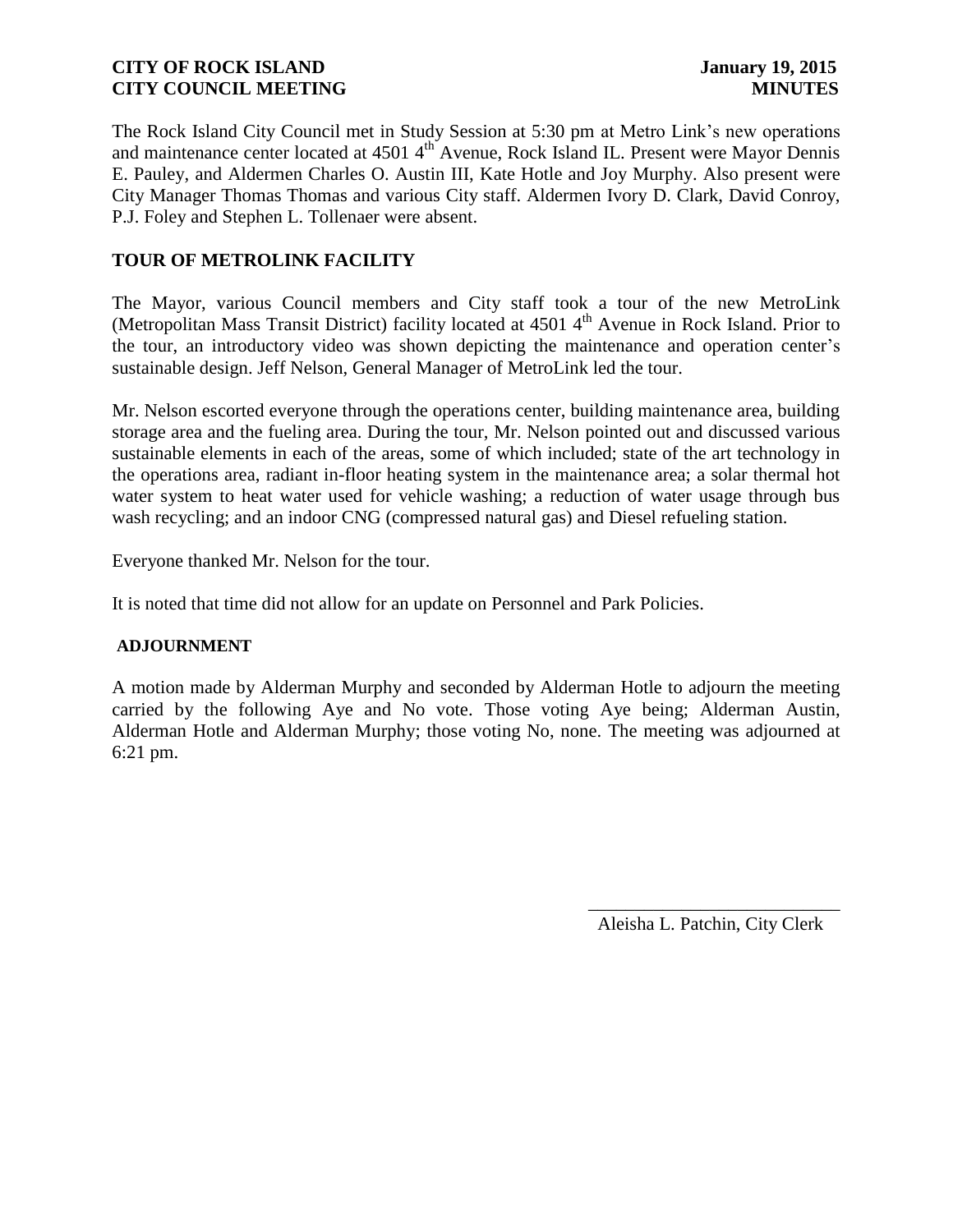Rock Island City Council met in regular session at 6:45 pm in Council Chambers of Rock Island City Hall. Present were Mayor Dennis E. Pauley presiding, and Aldermen Charles O. Austin III, Ivory D. Clark, David Conroy, Stephen L. Tollenaer, Kate Hotle and Joy Murphy. Also present were City Manager Thomas Thomas and City Attorney Dave Morrison. Alderman P.J. Foley was absent.

### Introductory Proceedings

Mayor Pauley called the meeting to order and led in the Pledge of Allegiance. Alderman Hotle gave the Invocation.

# Agenda Item #5 **Minutes of the meeting of January 12, 2015.**

A motion was made by Alderman Hotle and seconded by Alderman Murphy to approve the Minutes of the meeting of January 12, 2015 as printed. The motion carried by the following Aye and No vote; those voting Aye being; Alderman Austin, Alderman Clark, Alderman Conroy, Alderman Tollenaer, Alderman Hotle and Alderman Murphy; those voting No, none.

# Agenda Item #6 **Update Rock Island by Mayor Pauley.**

Mayor Pauley stated that refuse and recycling collection will be on the normal collection schedule during the week of the Martin Luther King, Jr. holiday. The Drop-Off Center located at Millennium Waste, 13606 Knoxville Road, Milan will be open on Saturday from 7:00 am to noon.

Mayor Pauley advised that the Rock Island-Milan Little League will be holding Player Registration on Saturday, January 24, 2015 @ Martin Luther King, Jr. Community Center from 1:00 pm-4:00 pm. Coach Pitch thru Big League Ages 6-18. For questions, contact (309) 752- 8573. Walk-in Registration accepted during normal business hours at Rock Island Fitness & Activity Center, 4303-24<sup>th</sup> Street.

Calling all adults to the Quad City Botanical Center for a fun filled tropical Beach Bum Bash on January 31, 2015 from 7:00 pm – 11:00 pm. Mayor Pauley stated that there will be games including bags, volleyball, beach pong & more. Other activities include surf shack style food, music by the Fry Daddies, a limbo contest and a cash bar. Come dressed in tropical attire for a chance to win a prize. \$10.00 for members and \$12.00 for non-members.

Have you ever wanted to play a live game of Clue in an historic mansion? Come to Hauberg for our Whodunit? Interactive Murder Mystery Dinner. Set in a country music hall, guests are right in the middle of the action in order to figure out how & why a murder took place. Mayor Pauley stated that surprises, twists and turns await our journey throughout the Mansion as teams compete for clues and messages. The Mayor added that the date has changed from what was published in the guidebook and is Friday, February  $20<sup>th</sup>$ , 6:30 pm - 9:00 pm. A full buffet dinner & beer/wine included with each \$45.00 registration. Additional drinks will be available for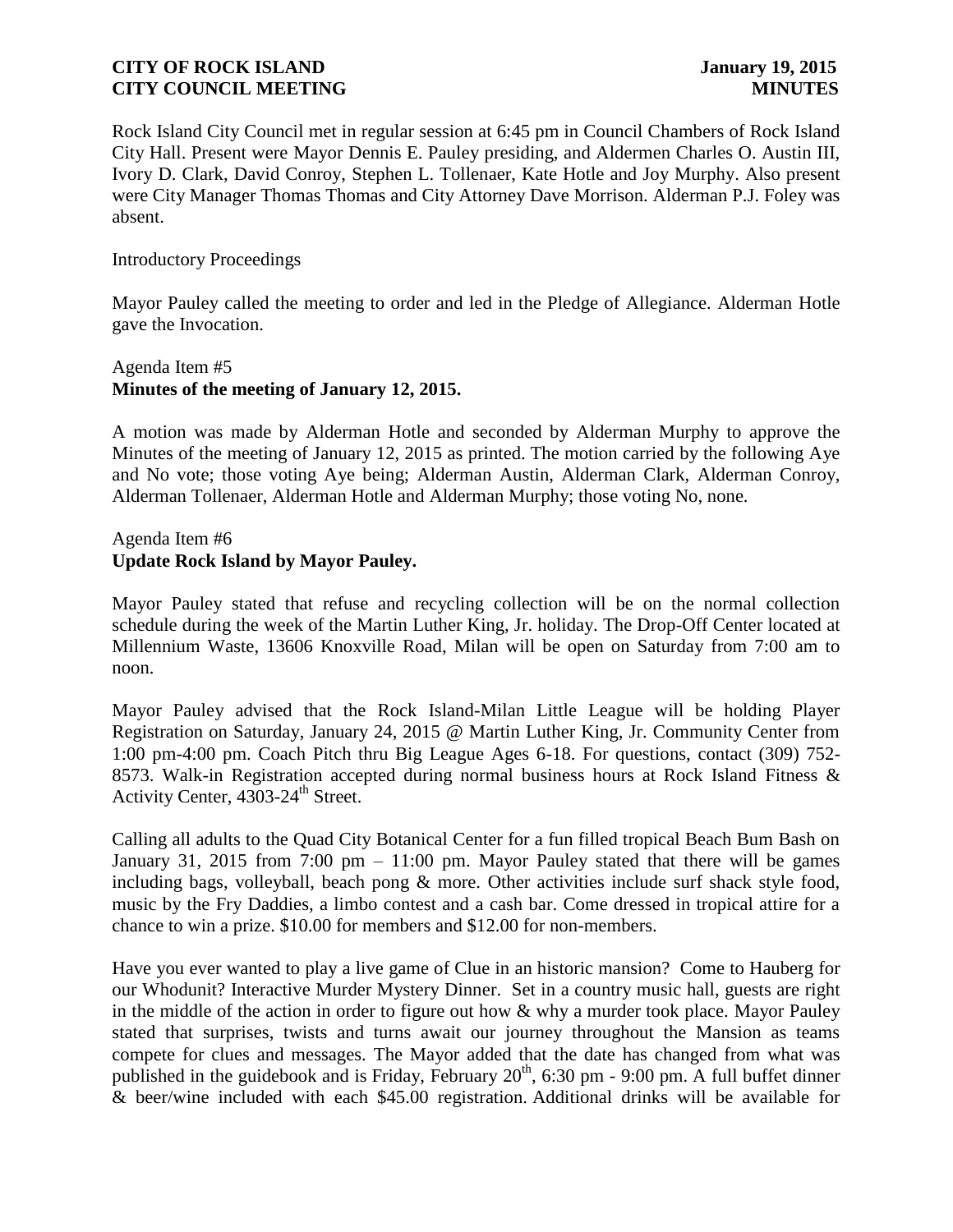purchase. Guests are encouraged to dress in their best party or country wear. Call (309) 732-7275 or go online to www.rigov.org to register.

# Agenda Item #7 **Presentation of the 2014 Holiday Lighting Awards.**

Beautification Commission member Bob Towler and Mayor Pauley presented the 29<sup>th</sup> annual Holiday Lighting Awards to three (3) residential and two (2) commercial winners. The first place residential winner was Michael & Rebecca Carton. The second place award winner was John Hildredth, and the third place award winner was Alyssa Spidle.

Commercial winners included; Douglas S. Scovil, LLC who won first place and the second place winner was La Rancherita.

The citizens (residential) that were awarded Honorable Mention Certificates included; Todd Turner, Cynthia Wage, David Vanderlinden, Michael Cobert, Kayci & David Straw, Robert Wild, S&K Did, Bonnie Peterson, Maisabel Gualajara, Deb Kuntzi & Paul Magnuson, J&K Jackson, Retha Baggs, Milton Spidle Jr., Jerry & Traci Cralle, Kathleen Leibengood, Rhonda Bull, Tamara & Michael Hardin, William Barlett, Rick Cassini, Penny Burhop-Logan, Andrea & James Thompson, Rachel & Stephen Stephens, Tracy & Mark Doeckel, Peter Diiulio, Jan & John Brixey, Helen Frances, Teresa & Harold Crummy, Kathleen Clark, Marlo Greeg, Justin Moffitt and Family and Robert Shuda.

The businesses (commercial) that were awarded Honorable Mention Certificates included; Poor Boys Pizza and El Patron.

# Agenda Item #8 **Presentation of the 2014 Commercial Beautification Awards.**

Beautification Commission member Bob Towler and Mayor Pauley presented the 2014 Commercial Beautification Awards. The Rotary Trophy winner was presented to St. James Lutheran Church. The Mayor's Award was presented to Friendship Place. The City Council Award was presented to Skeleton Key Arts and Antiques and the Beautification Commission Award was presented to IL IA Center for Independent Living.

The following businesses were awarded with Honorable Mention Certificates; Abbey Station, Center for Alcohol & Drug Services, Gemini Food Mart, Heritage Church, Lohse Property, Oh Nuts, Sheet Metal Workers Local 91, Apartment Buildings -1302-1308-1314 20<sup>th</sup> Street, Cool Beanz, Grell Partners, Inspiredesign, McDonald's, Interventions in Pain Management, Steve's Old Time Tap, Cassini Marble & Tile, DK Partnership, Hagemeyer, Le Figaro, Miner Consulting, Second Avenue and Wendy's.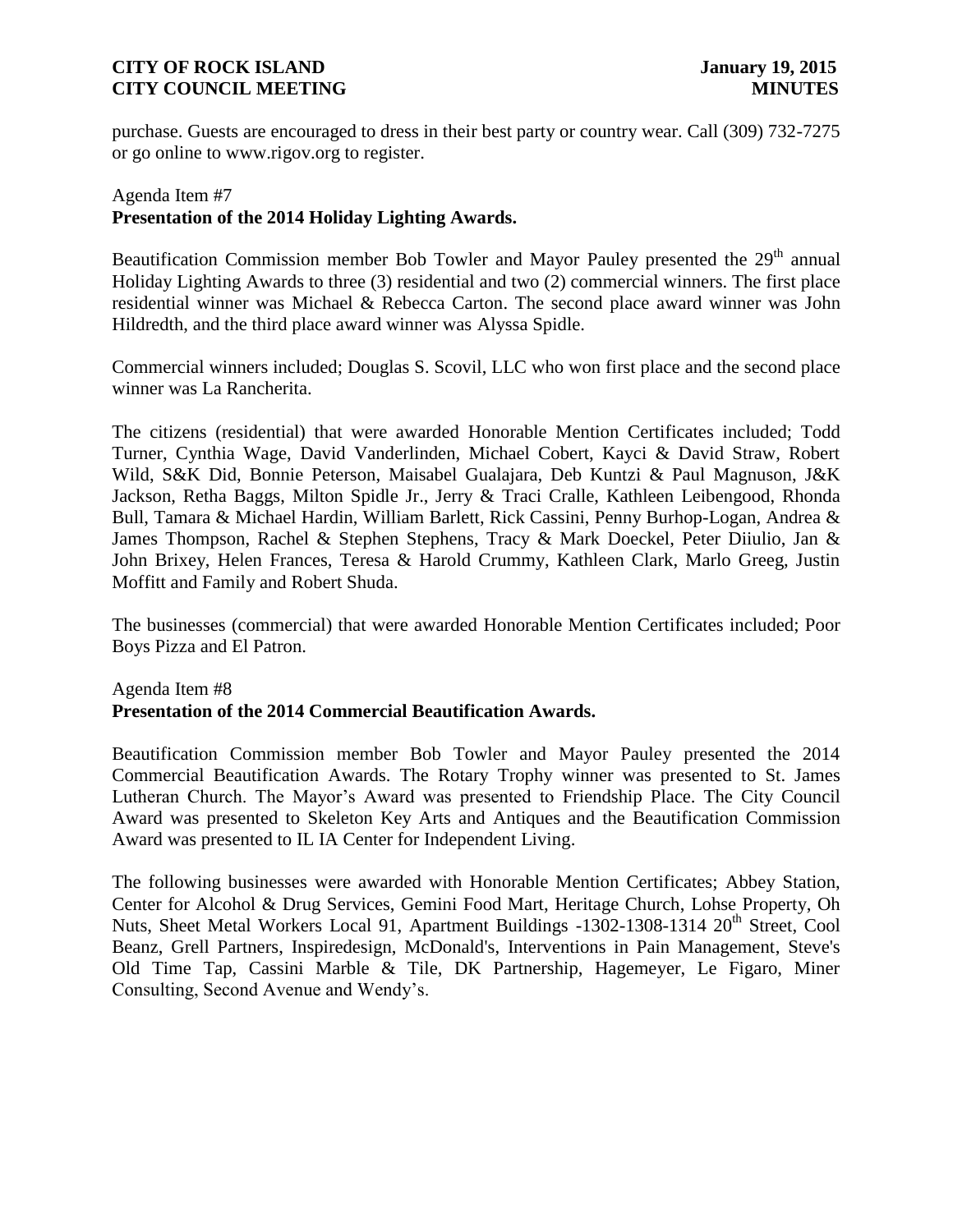# Agenda Item #9 **Presentation by the Advanced Technology and Sustainability Consortium.**

Mr. Kevin Koski, Chair of the ATSC stepped forward. Mr. Koski stated that members of Rock Island's Advanced Technology and Sustainability Consortium (ATSC) established the Mark W. Schwiebert Sustainability Leadership Award in April of 2009. Mr. Koski advised that it was created to honor former Mayor Schwiebert for his 20 years of service to Rock Island and for his work in the area of sustainable initiatives. It was noted that this special award would be given annually to a business, organization or individual that has demonstrated outstanding leadership in the area of green or sustainable initiatives. The first award was presented to Mark Schwiebert.

Mr. Koski stated that the 2014 award recipient is MetroLink. Mr. Koski provided highlights for the selection of MetroLink. Mr. Koski then presented Jeff Nelson, General Manager of MetroLink and Berlinda Tyler-Jamison Rock Island Trustee on the Board of MetroLink with the award.

Mr. Nelson stated that on behalf of MetroLink and its employees, he is really humbled and honored by this award. Mr. Nelson commented that years ago, Mark Schwiebert gave MetroLink a challenge of being something different. Mr. Nelson advised that when you step into the environmental world, being a leader in sustainability is a challenge. Mr. Nelson stated that he was very excited with the sustainable buildings, and the buildings are friendly to the users and to MetroLink's employees. Mr. Nelson commented that Rock Island is a great city to work with. Mr. Nelson also discussed other partnerships that made this sustainable initiative possible.

Ms. BerlindaTyler-Jamison stated that she was honored to be the representative of the City of Rock Island on the MetroLink Board of Trustees, and very honored on behalf of the board to be in partnership with the City of Rock Island. Ms. Tyler-Jamison also stated that they want to help improve and enhance the City of Rock Island and the Quad Cities with this project that they have been engaged in for 15 years.

Agenda Item #10 **CLAIMS** 

It was moved by Alderman Austin and seconded by Alderman Clark to accept the following reports and authorize payments as recommended. The motion carried by the following Aye and No vote; those voting Aye being; Alderman Austin, Alderman Clark, Alderman Conroy, Alderman Tollenaer, Alderman Hotle and Alderman Murphy; those voting No, none.

a. Report from the Public Works Department regarding payment in the amount of \$15,600.00 to DrinkerBiddle & Reath for legal services provided for the Long Term Control Plan.

b. Report from the Public Works Department regarding payment in the amount of \$21,000.00 to Elliott Equipment for rental of two refuse packers for the 2014 Fall Leaf Collection.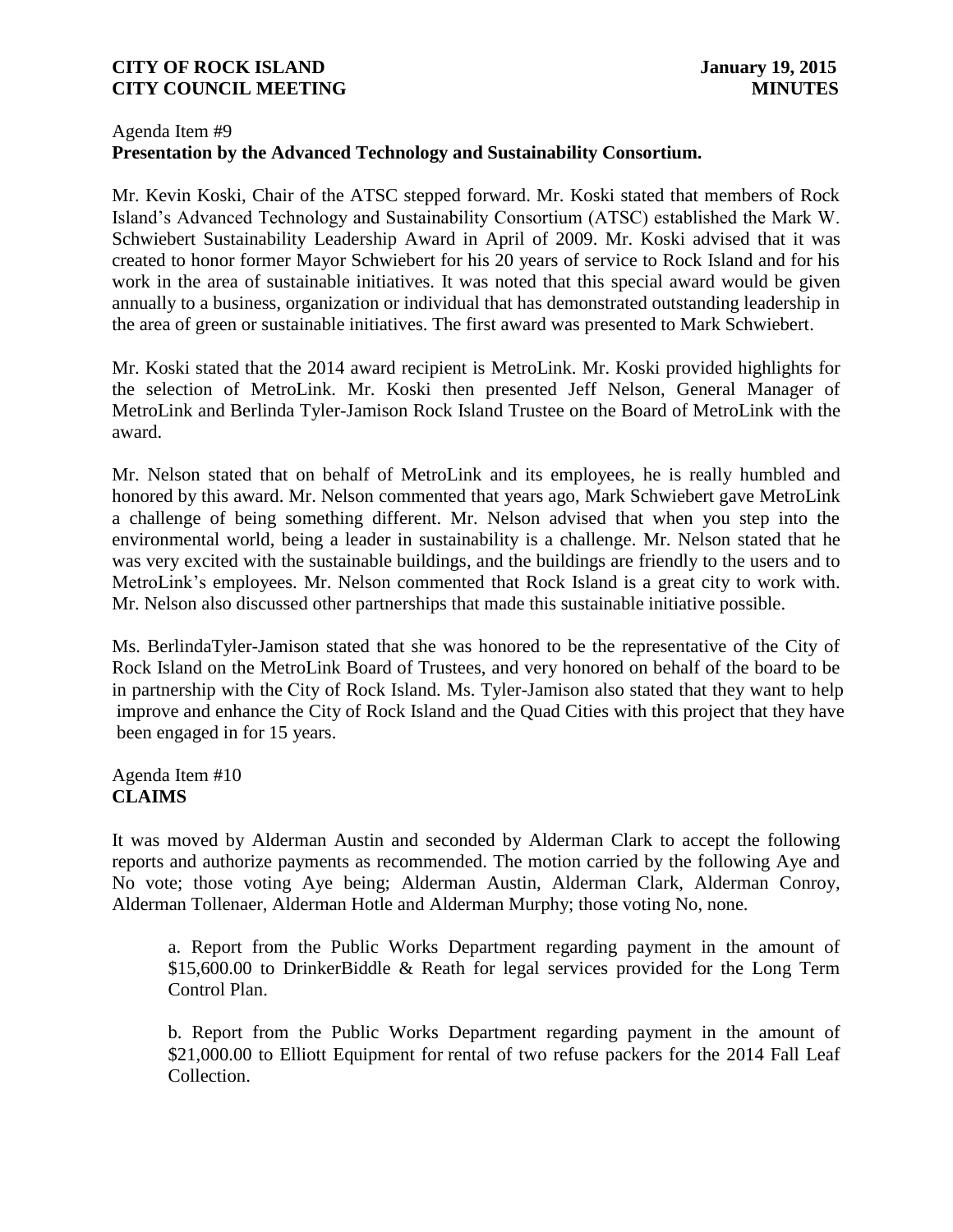#### Agenda Item #11

# **Claims for the week of January 9 through January 15 in the amount of \$584,451.43.**

Alderman Conroy moved and Alderman Murphy seconded to allow the claims. The motion carried by the following Aye and No vote; those voting Aye being; Alderman Austin, Alderman Clark, Alderman Conroy, Alderman Tollenaer, Alderman Hotle and Alderman Murphy; those voting No, none.

### Agenda Item #12

### **Purchase Card Claims for the month of November in the amount of \$61,871.95 and December in the amount of \$56,860.11.**

It was moved by Alderman Austin and seconded by Alderman Murphy to approve the purchase card claims. The motion carried by the following Aye and No vote; those voting Aye being; Alderman Austin, Alderman Clark, Alderman Conroy, Alderman Tollenaer, Alderman Hotle and Alderman Murphy; those voting No, none.

### Agenda Item #13

# **Report from the Public Works Department regarding the NJPA contract purchase of a 2015 Rosco Asphalt Spray Patching Machine from Roland Machine Company, Inc. in the amount of \$205,162.50.**

Alderman Murphy moved and Alderman Hotle seconded to approve the purchase as recommended and refer to the City Attorney for an ordinance declaring the current 2004 Wildcat Roadpatcher as surplus. The motion carried by the following Aye and No vote; those voting Aye being; Alderman Austin, Alderman Clark, Alderman Conroy, Alderman Tollenaer, Alderman Hotle and Alderman Murphy; those voting No, none.

#### Agenda Item #14

# **Report from the Community and Economic Development Department regarding the new Community Garden Program.**

It was moved by Alderman Clark and seconded by Alderman Conroy to approve the new community garden program as recommended, authorize staff to advertise on the website and begin accepting applications for 2015.

Discussion followed. Alderman Austin stated that the City had a group step forward stating that a commission would be appropriate. Alderman Austin inquired upon Community and Economic Development Director Jeff Eder as to how it impacts this action or adds to it.

Mr. Eder stated that staff had a group step forward and they asked about creating a commission; there is a meeting scheduled with them. Mr. Eder advised that he did not know any more details, but this does create opportunities to have some more dialogue concerning the City program and to look at new ideas to better that program in the future.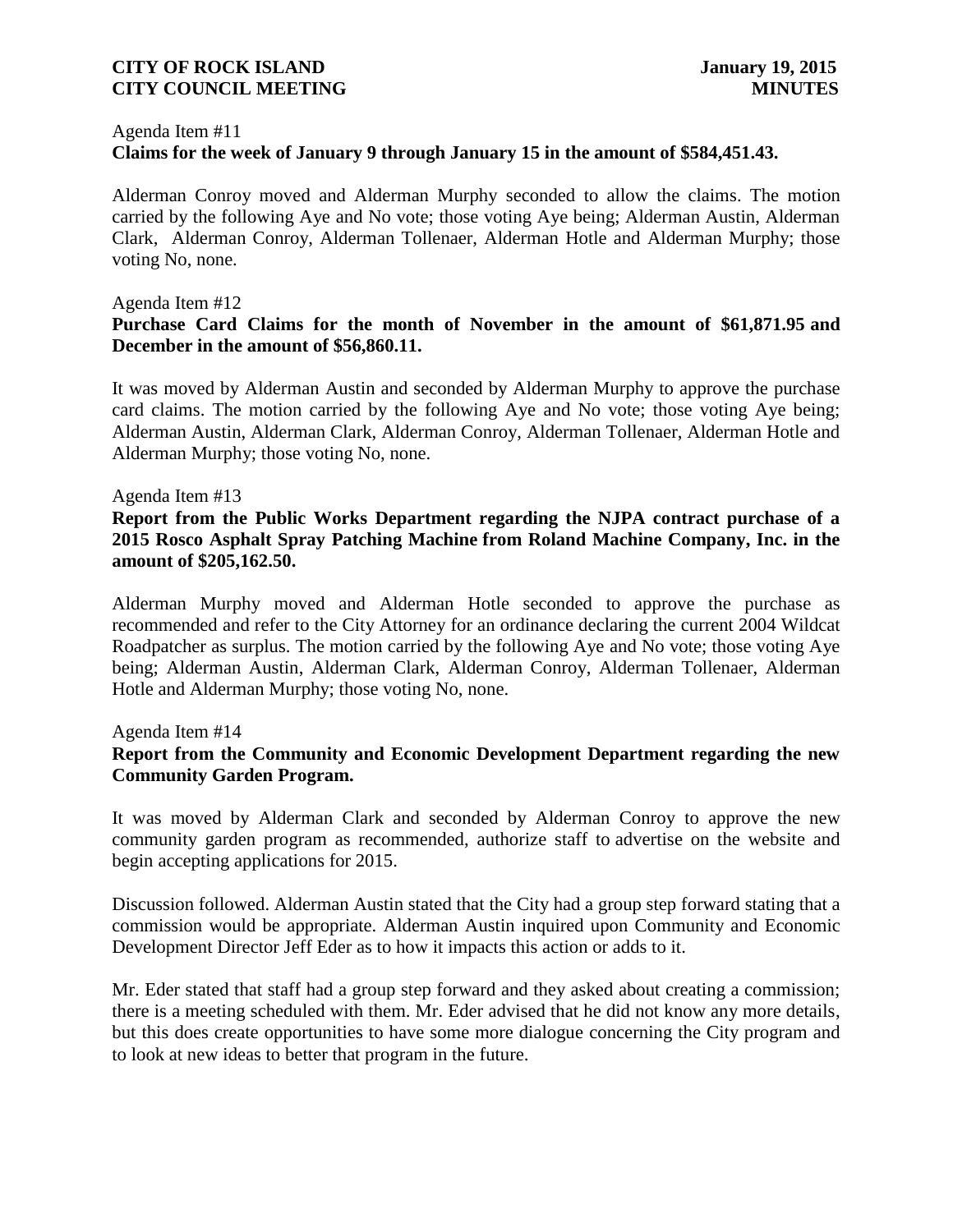Alderman Austin inquired as to whether it would impact anything that would be put in place this evening. Mr. Eder advised that there would not be an impact; it gets the program going for the current year and then that group can take it forward.

Council further discussed this item as it related to fees.

After discussion, the motion carried by the following Aye and No vote; those voting Aye being; Alderman Austin, Alderman Clark, Alderman Conroy, Alderman Hotle and Alderman Murphy; those voting No, Alderman Tollenaer.

#### Agenda Item #15

**Report from the Community and Economic Development Department regarding a request from the City for annexation of the Rock Island Parkway right-of-way between the south right-of-way line of 85th Avenue West and the west right-of-way line of 35th Street West.**

#### Agenda Item #16

**Report from the Community and Economic Development Department regarding a request from Raju Penmatcha for annexation of a 60 acre parcel located at approximately 8900 Rock Island Parkway.**

#### Agenda Item #17

**Report from the Community and Economic Development Department regarding a request from Raju Penmatcha for a rezoning from an R-1 (one family residence) district to a PUD (planned unit development) district at approximately 8900 Rock Island Parkway.** 

Alderman Conroy moved to discuss Agenda Items 15, 16 and 17, Alderman Tollenaer seconded.

Alderman Conroy inquired as to whether staff was giving a presentation on these items. Community and Economic Development Director Jeff Eder stated that staff does not have a presentation.

Alderman Conroy stated that he expected a presentation. Alderman Conroy advised that there is not enough information and more information is needed on this project such as any lighting scheme; more information on water run-off; and how it will impact the neighborhood. Alderman Conroy added that it looks like a project where stop lights may be needed. There is a lot of information that is not in the report of how it should move forward or if the project should even take place. Alderman Conroy pointed out that when you are changing from a residential to a commercial area, the neighbors need to know what is going on.

Mayor Pauley inquired upon Community and Economic Development Director Jeff Eder as to whether a market study was done on this item. Mr. Eder stated no.

Mayor Pauley inquired as to whether the concepts were Mr. Penmatcha's. Mr. Penmatcha stated yes. Mayor Pauley stated that what he saw from the reports is a big project with a big box, restaurants and other buildings, but there is not a market study to say whether or not it would work in that area.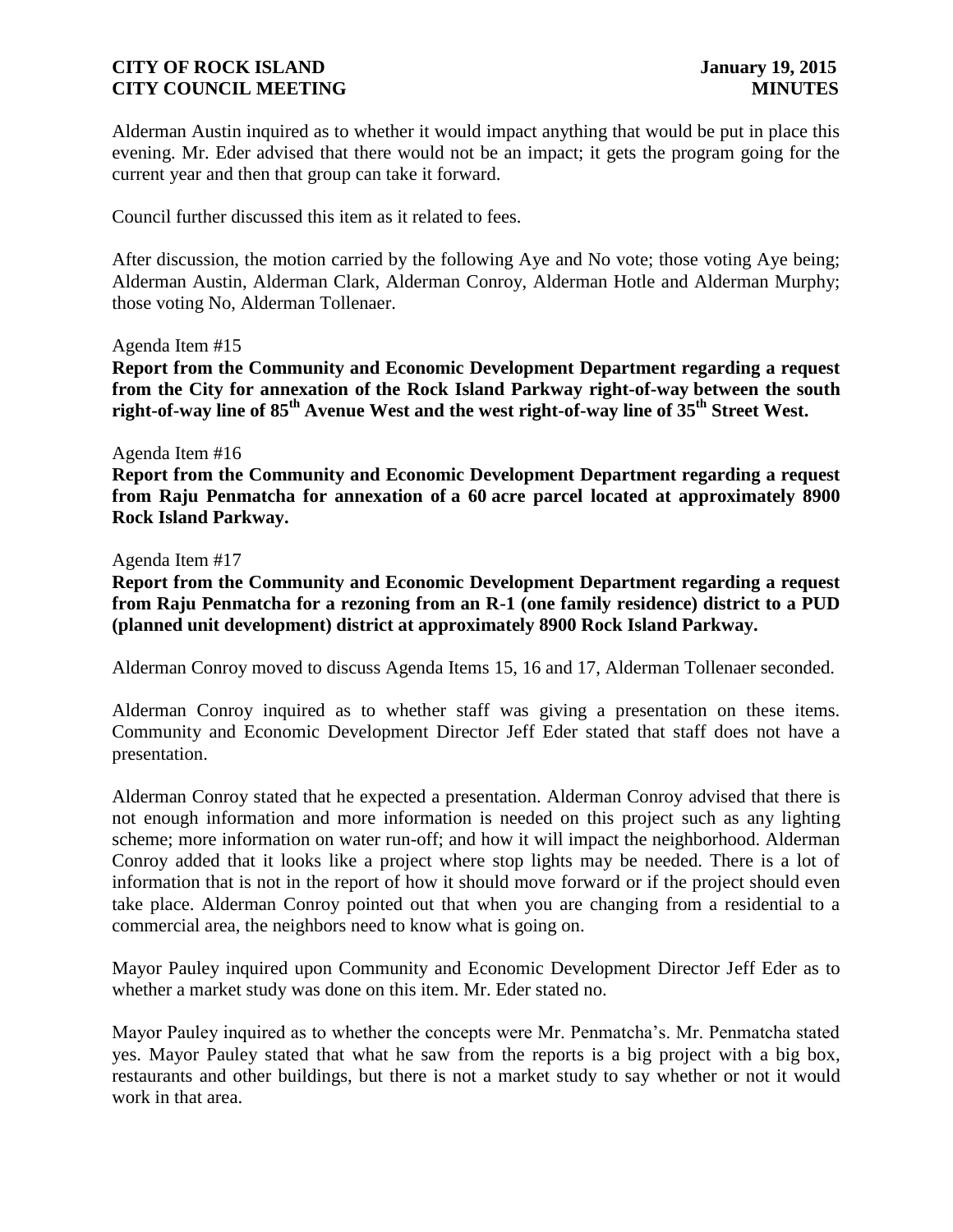Mr. Raju Penmatcha noted that the proposed site is an agricultural area and he is planning to annex within the City. Mr. Penmatcha stated that the preliminary plans were prepared and once the grading plan is done and before the real construction plans can be prepared, he needs to make sure that he can get the rezoning. Mr. Penmatcha stated that after the rezoning, he can then partner with other contractors or developers to see what can be implemented. Mr. Penmatcha discussed the proposed grading of his land. In addition, Mr. Penmatcha discussed this project as it related to functionality, value and economics.

Mayor Pauley stated that Mr. Penmatcha is asking the City to rezone this area from residential to commercial without any plans whatsoever; there is no market study, just ideas. Mr. Penmatcha commented that he will do the grading and afterwards, he would like to have concrete plans to develop this property within the next three years.

Alderman Hotle advised that this is a good location for residential; it seems to be a little rushed to annex it and rezone it all at once when the City has no idea what the development plans could be. Mr. Penmatcha explained that the right-of-way belongs to the City. Mr. Penmatcha added that he is in the county and to do the grading, he needs Council approval. Mr. Penmatcha further discussed this issue.

City Manager Thomas stated that in order for Mr. Penmatcha to find a developer, the property needs to be rezoned first as part of the process. Mr. Thomas added that Mr. Penmatcha has a lot more things to do to this property such as grading it, bringing in utilities and a road. Mr. Thomas advised that as part of the process, Mr. Penmatcha had to submit some sort of preliminary design. Mr. Thomas stated that he has already expressed concerns about Mr. Penmatcha's preliminary plans, which will change.

Alderman Conroy disagreed in regards to rezoning first and then finding a developer. Alderman Conroy further discussed this issue. Alderman Conroy stated that he needed more information before he would be comfortable to vote on this project. Alderman Conroy added that the Planning Commission voted this down and he had no problem with the way they voted on this item.

Alderman Murphy stated that she didn't think it fits into the residential aspect of the neighborhood. Alderman Murphy advised that when there is a residential area involved, the people in that neighborhood need input. Alderman Murphy added that there is not enough information for a project of this size.

Alderman Hotle stated that Mr. Penmatcha is trying to bring retail to an area that is better suited for residential development.

Alderman Austin commented that Mr. Penmatcha wants to put something on a piece of land that requires extensive reshaping and reforming to make it work.

Council further discussed this issue.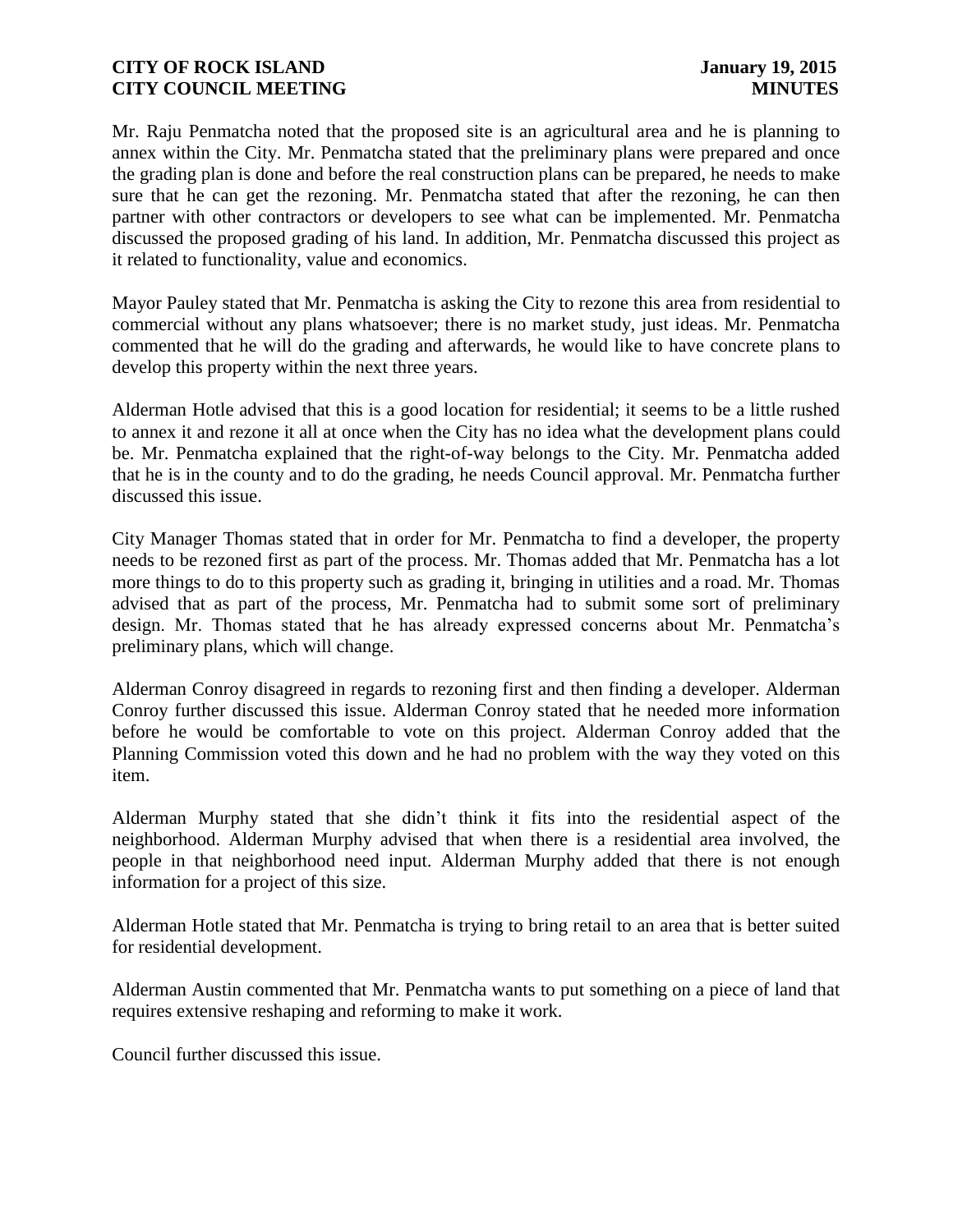After more discussion, it was moved by Alderman Conroy to not approve the request for Items 15, 16, and 17, Alderman Tollenaer seconded. The motion carried by the following Aye and No vote; those voting Aye being; Alderman Austin, Alderman Clark, Alderman Conroy, Alderman Tollenaer, Alderman Hotle and Alderman Murphy; those voting No, none.

### Agenda Item #18

**Report from the Martin Luther King Center regarding a request for the sale of alcohol (beer) at the Martin Luther King Center for the USA Boxing Silver Gloves Regional Tournament to be held on Friday, January 23rd and Saturday, January 24th from 4:00 pm to 10:30 pm.** 

It was moved by Alderman Clark and seconded by Alderman Conroy to approve the request as recommended, subject to complying with all liquor license regulations. The motion carried by the following Aye and No vote; those voting Aye being; Alderman Austin, Alderman Clark, Alderman Conroy, Alderman Tollenaer, Alderman Hotle and Alderman Murphy; those voting No, none.

# Agenda Item #19 **Report from the Mayor regarding appointments and reappointments to the Labor Day Parade Advisory Board.**

# Agenda Item #20 **Report from the Mayor regarding an appointment to the Library Board.**

Alderman Conroy moved to approve the appointments and reappointments for Item 19, the Labor Day Parade Advisory Board and the appointment for Item 20, Library Board, Alderman Hotle seconded. The motion carried by the following Aye and No vote; those voting Aye being; Alderman Austin, Alderman Clark, Alderman Conroy, Alderman Tollenaer, Alderman Hotle and Alderman Murphy; those voting No, none.

Bill Sowards and Edna Sowards were appointed to the Labor Day Parade Advisory Board to fill current vacancies for one year terms expiring in January 2016.

Mary Chappell, Art Milton and Grace Shirk were reappointed to the Labor Day Parade Advisory Board for three year terms expiring in January 2018.

Pat Mahar was appointed to the Library Board to fill a current vacancy.

Agenda Item #21 **Other Business.** 

No one signed up to address Council to speak on a topic.

Alderman Hotle stated that on Wednesday, January  $28<sup>th</sup>$  at 6:30 pm at the Rock Island Township office on  $7<sup>th</sup>$  Avenue that she will be hosting a ward meeting for the  $5<sup>th</sup>$  Ward. Alderman Hotle advised that various City staff will be there and the other Aldermen and the Mayor if they want